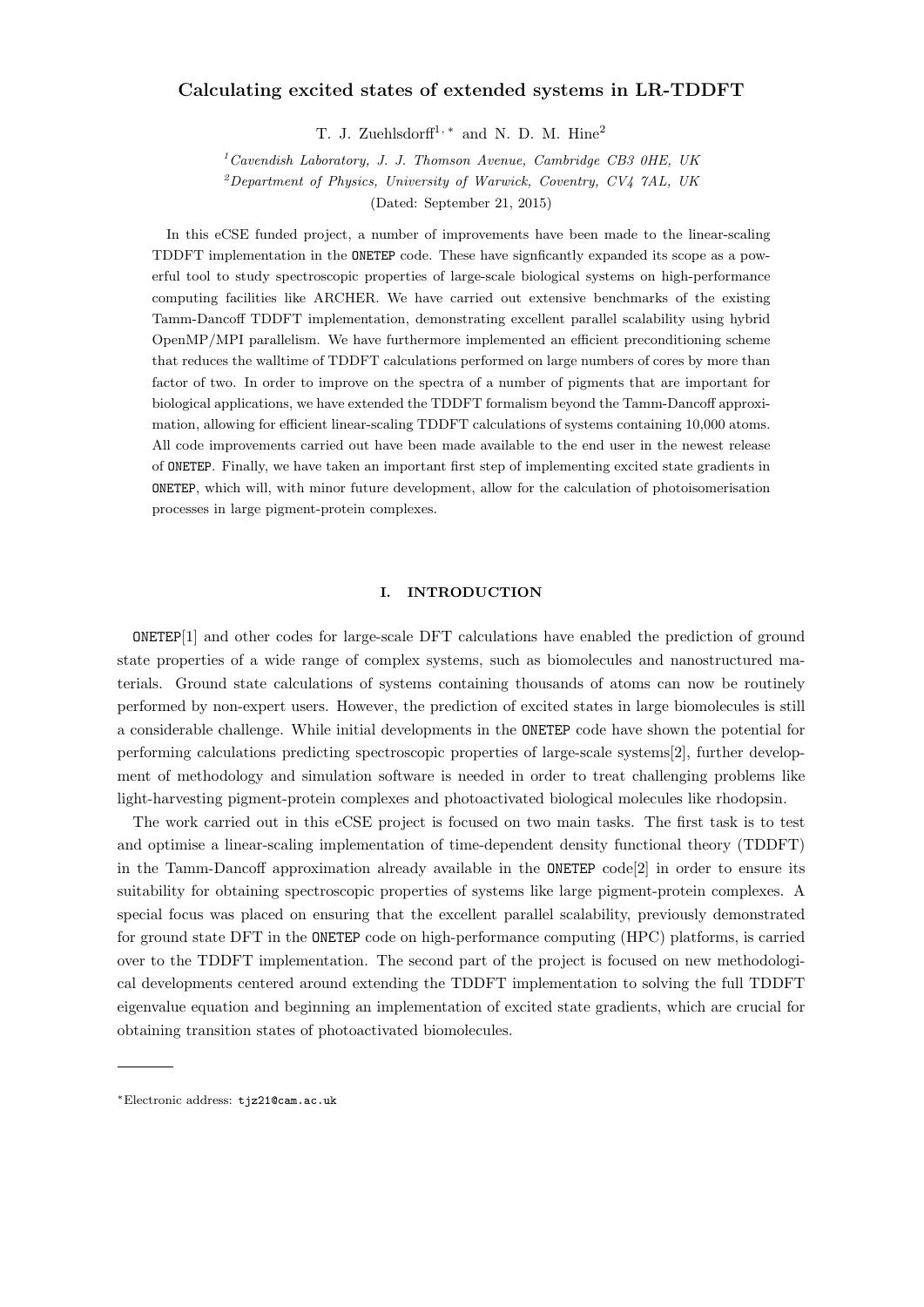## II. THEORETICAL BACKGROUND

In order to detail the work carried out in this eCSE project, it is first necessary to give a short overview over the capabilities of the ONETEP code at the start of the project, as well as some background on the theoretical methods used. For this reason, we will give a short introduction to linear-response TDDFT, the most important features of the ONETEP code, and the recent implementation of linearresponse TDDFT in the Tamm-Dancoff approximation in the code.

#### A. Linear-response TDDFT

In linear-response TDDFT, the task of finding the lowest excitations of a given system is recast into solving for the eigenvalues of an effective 2-particle Hamiltonian. In the ONETEP code, the focus is on treating large isolated systems, in which case the Kohn-Sham DFT orbitals can be chosen to be real. For such an isolated system, the non-hermitian TDDFT eigenvalue equation can be expressed as[3]

$$
\begin{pmatrix} A & B \\ -B & -A \end{pmatrix} \begin{pmatrix} X \\ Y \end{pmatrix} = \omega \begin{pmatrix} X \\ Y \end{pmatrix}
$$
 (1)

with **A** and **B** denoting block matrices. If the sets of occupied and unoccupied Kohn-Sham states of spin channel  $\sigma$  are given by  $\{\psi_{\nu\sigma}\}\$  and  $\{\psi_{c\sigma}\}\$  with associated eigenvalues  $\{\epsilon_{\nu\sigma}^{\rm KS}\}\$  and  $\{\epsilon_{c\sigma}^{\rm KS}\}\$ , the matrix elements of  $\bf{A}$  and  $\bf{B}$  can be written as

$$
A_{cv\sigma,c'v'\sigma'} = \delta_{\sigma\sigma'}\delta_{cc'}\delta_{vv'}(\epsilon_{c'\sigma'}^{KS} - \epsilon_{v'\sigma'}^{KS}) + K_{cv\sigma,c'v'\sigma'} \tag{2}
$$

$$
B_{cv\sigma,c'v'\sigma'} = K_{cv\sigma,c'v'\sigma'}.
$$
\n(3)

As can be seen, the TDDFT eigenvalue equation consists of a diagonal part of Kohn-Sham eigenvalue differences and off-diagonal terms due to the matrix  $\bf{K}$  that couple individual Kohn-Sham transitions. The matrix elements of  $\bf{K}$  are given by

$$
K_{cv\sigma,c'v'\sigma'} = \psi_{c\sigma}(\mathbf{r})\psi_{v\sigma}(\mathbf{r}) \left[ \frac{1}{|\mathbf{r} - \mathbf{r}'|} + \frac{\delta E_{\rm xc}^2}{\delta \rho(\mathbf{r})\delta \rho(\mathbf{r}')} \bigg|_{\rho_0} \right] \psi_{c\sigma'}(\mathbf{r}')\psi_{v'\sigma'}(\mathbf{r}')
$$
(4)

Here, the second derivative of the exchange-correlation potential is evaluated at the ground-state density  $\rho_0$  of the system and the adiabatic approximation is made, ignoring any frequency dependence of K.

The full TDDFT eigenvalue equation is difficult to solve using standard eigenvalue solvers due to its non-hermitian properties. For this reason, a commonly-made approximation, known as the Tamm-Dancoff approximation [4], is to assume that the off-diagonal coupling matrix elements **B** are small. In this approximation, solving for the TDDFT eigenvalues is then reduced to solving the much simpler, hermitian problem of  $AX = \omega X$ . This approximation is known to introduce non-negligible errors in some situations.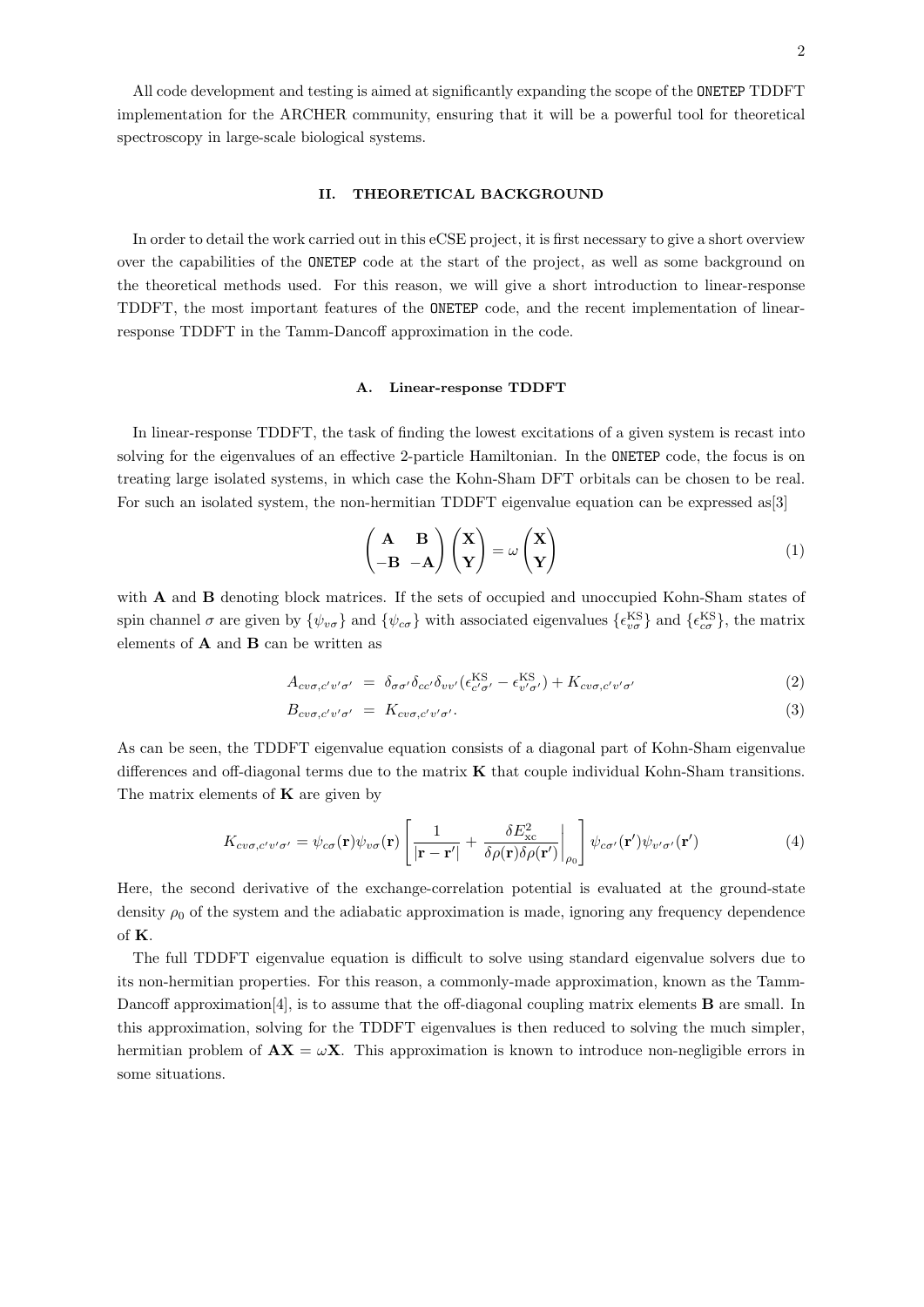#### B. DFT in the ONETEP code

ONETEP is a linear-scaling DFT code aimed at treating systems of thousands of atoms. In order to achieve this goal, any representation in form of individual Kohn-Sham states, as would be used in standard cubic scaling plane-wave codes like CASTEP or VASP, must be avoided. Instead, a collective representation of all such states is used, in form of the single particle density matrix  $\rho(\mathbf{r}, \mathbf{r}')$ . The density matrix is expanded in a set of non-orthogonal atom-centered localised orbitals  $\{\phi_{\alpha}\}\$  referred to as non-orthogonal generalised Wannier functions that are optimised in-situ during a ground state calculation in order to ideally represent the occupied Kohn-Sham space. The density matrix is then expressed as[1]

$$
\rho(\mathbf{r}, \mathbf{r}') = \sum_{v}^{N_{\text{occ}}} \psi_{v}^{\text{KS}}(\mathbf{r}) \psi_{v}^{\text{KS}}(\mathbf{r}') = \sum_{\alpha \beta} \phi_{\alpha}(\mathbf{r}) P^{\{v\} \alpha \beta} \phi_{\beta}(\mathbf{r}')
$$
(5)

where all spin indices have been dropped for convenience. Since  $\{\phi_{\alpha}\}\$ is optimised during a ground state DFT calculation to optimally represent the single-particle density matrix, the occupied Kohn-Sham space is spanned to the same degree of accuracy as in plane-wave wave codes for a suitably chosen localisation radius. Since the occupied Kohn-Sham space is all that is needed to obtain the ground state energy of the system, plane-wave accuracy can be reached while a linear-scaling computational cost with system size is obtained when exploiting the fact that  $\mathbf{P}^{\{v\}}$  is exponentially localised and thus sparse in any system with a band gap. The in-situ optimisation has the additional advantage that the size of  $\{\phi_{\alpha}\}\$  can be kept very small, as compared to other localised orbital representations such as Gaussian-type orbitals.

In TDDFT however, the eigenvector of the effective 2-particle Hamiltonian is expanded in Kohn-Sham transitions from the occupied to the unoccupied space. While  $\{\phi_{\alpha}\}\$ forms an ideal representation for the occupied space, the unoccupied space is only very poorly represented. This problem can be overcome by introducing a second set of localised atom-centered orbitals  $\{\chi_\beta\}$  that is optimised in a post-processing step to ideally represent a low-energy subset of the conduction space expressed through an effective density matrix  $\mathbf{P}^{\{c\}}[5]$ .

ONETEP has been written from its inception as a parallel code, and a recent implementation of hybrid OpenMP/MPI parallelism for ground state calculations extended the parallel scalability of the code significantly[6]. An excellent parallel efficiency over several thousand cores in ground state calculations on ARCHER has been demonstrated[10].

## C. Linear-scaling TDDFT in ONETEP

The *in-situ* optimisation of the localised functions  $\{\chi_{\alpha}\}\$  and  $\{\phi_{\beta}\}\$  allows for a very compact and efficient representation of the valence states and the low-energy conduction states. This can be considered an ideal representation for the low energy excitations into bound states. A fully linear-scaling TDDFT implementation, within the simplified Tamm-Dancoff approximation has been implemented in the ONETEP code recently that fully exploits the advantages of the compact double representation of  $\{\chi_{\alpha}\}\$ and  $\{\phi_{\beta}\}[2]$ .

The implementation relies on representing a trial vector  $x$  to the TDDFT eigenvalue equation through an effective density matrix  $\mathbf{P}^{\{1\}}$  such that

$$
\rho^{\{1\}}(\mathbf{r}) = \sum_{cv} \psi_c^{\text{KS}} x_{cv} \psi_v^{\text{KS}} = \sum_{\alpha \beta} \chi_\alpha(\mathbf{r}) P^{\{1\} \alpha \beta} \phi_\beta(\mathbf{r}) \tag{6}
$$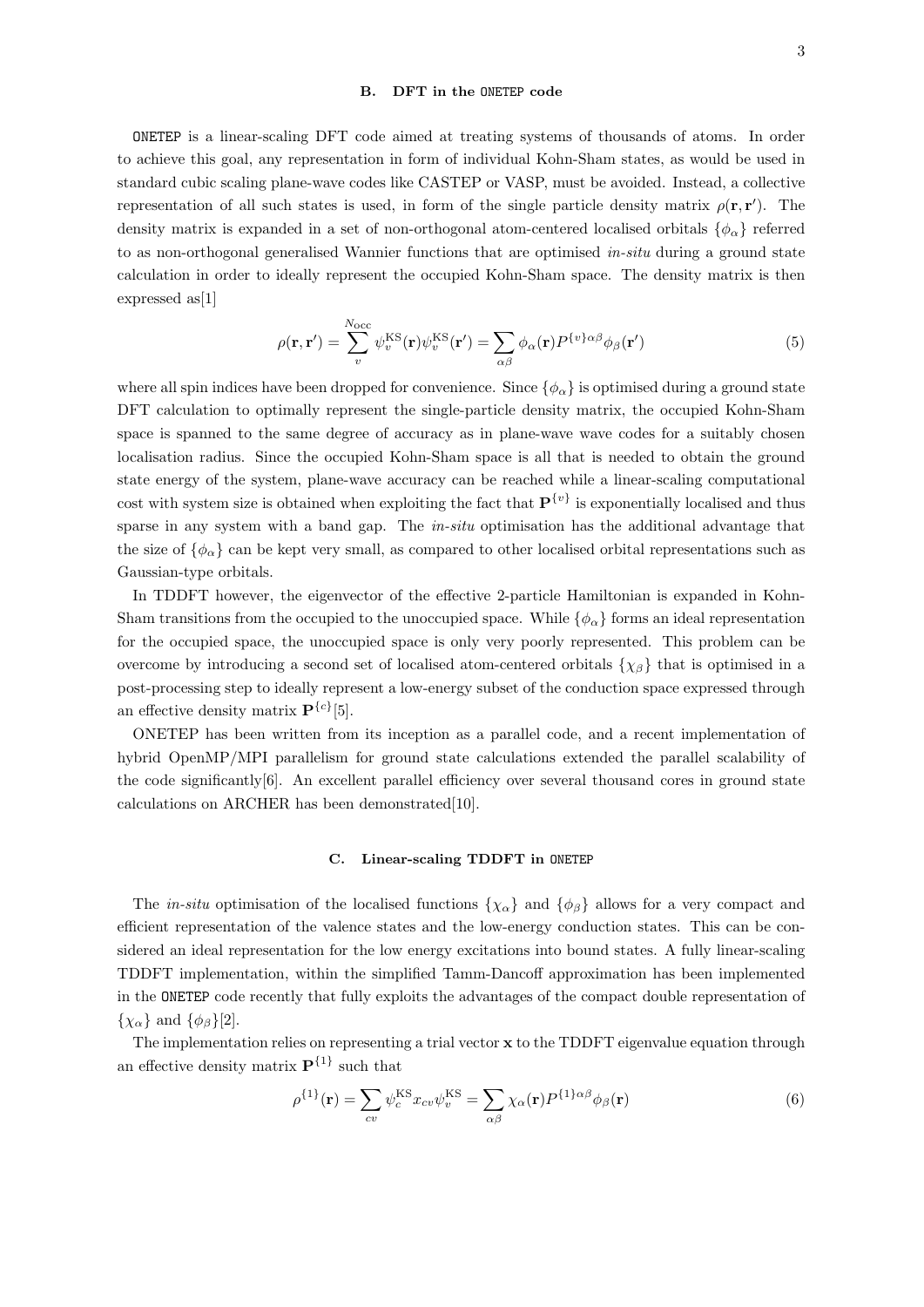where  $\rho^{\{1\}}(\mathbf{r})$  is the effective response density associated with trial vector **x**. Denoting the action of A acting on trial vector x as f, it can be seen that f can be computed for a given trial vector without the explicit computation of A, which cannot be obtained in linear-scaling effort. It can be shown that in mixed  $\{\chi_{\alpha}\}$ - $\{\phi_{\beta}\}\$  representation, **f** can be written as

$$
\mathbf{f}^{\chi\phi} = \mathbf{P}^{\{c\}} \mathbf{H}^{\chi} \mathbf{P}^{\{1\}} - \mathbf{P}^{\{1\}} \mathbf{H}^{\phi} \mathbf{P}^{\{v\}} + \mathbf{P}^{\{c\}} \left( \mathbf{V}_{SCF}^{\{1\} \chi\phi} \left[ \mathbf{P}^{\{1\}} \right] \right) \mathbf{P}^{\{v\}} \tag{7}
$$

where  $\mathbf{H}^{\chi}$  and  $\mathbf{H}^{\phi}$  denote the ground state DFT Hamiltonian in  $\{\chi_{\alpha}\}\$ and  $\{\phi_{\beta}\}\$  representation respectively, while  $\mathbf{V}_{\text{SCF}}^{\{1\}\chi\phi}$  is the result of the trial vector **x** acting on **K** and can be expressed as a functional of  $\rho^{\{1\}}(\mathbf{r})$ . If all involved density matrices  $\mathbf{P}^{\{1\}}$ ,  $\mathbf{P}^{\{c\}}$  and  $\mathbf{P}^{\{v\}}$  can be made sparse for sufficiently large system sizes,  $f^{\chi\phi}$  can be obtained in linear-scaling effort.

Sparsity of the density matrix  $P^{\{v\}}$  for systems with a band gap is guaranteed and can be proven mathematically. By contrast, no such proof exists for  $\mathbf{P}^{\{c\}}$  and  $\mathbf{P}^{\{1\}}$ , but it has been observed empirically that truncation of these matrices is also possible without introducing significant error. Linearscaling TDDFT calculations are indeed possible on a large class of systems sizes of interest.

The action  $f^{\chi\phi}$  can be used to define the lowest excitation of the system in terms of an effective variational principle such that

$$
\omega_{\min}^{\text{TDA}} = \min_{\mathbf{P}^{\{1\}}} \Omega_{\text{TDA}} \left[ \mathbf{P}^{\{1\}} \right] = \frac{\text{Tr} \left[ \mathbf{P}^{\{1\} \dagger} \mathbf{S}^{\chi} \mathbf{f}^{\chi \phi} \mathbf{S}^{\phi} \right]}{\text{Tr} \left[ \mathbf{P}^{\{1\} \dagger} \mathbf{S}^{\chi} \mathbf{P}^{\{1\} \dagger} \mathbf{S}^{\phi} \right]}
$$
(8)

where  $S^{\chi}$  and  $S^{\phi}$  are the overlap matrices of the two NGWF representations. In the ONETEP code, the minimisation of the functional is achieved using a conjugate gradients algorithm. Multiple excited states can be converged simultaneously by ensuring orthogonality between them. The algorithm scales fully linearly with system size for a fixed number of excitations. If the number of excitations grows, there is a small component of the computational cost which scales asymptotically with the number of excitations converged due to the orthogonality constraints. Therefore the asymptotic scaling would eventually be as  $O(N^2)$ . However, the main application for the **ONETEP** TDDFT implementation lies in large scale systems with a small number of well-defined low-energy excitations of interest, like pigment-protein complexes. In these systems, the number of excitations that need to be converged remains constant with system size, such that truly linear-scaling calculations far beyond the capability of standard TDDFT approaches can be achieved.

#### III. GENERAL CODE IMPROVEMENTS

While the Tamm-Dancoff TDDFT implementation mentioned in the previous section is fully functional in the ONETEP code, a number of crucial improvements have to be carried out in order to increase usability and enable large-scale high-performance computing applications on ARCHER. These improvements are not related to the development of new functionality but are rather focused on parallel scalability and convergence performance, as well as the reusability of the original source code for future applications.

## A. Parallel scalability of TDDFT

In order for the linear-scaling TDDFT implementation in ONETEP to become a widely used tool in the ARCHER community, it is crucial to ensure that the excellent parallel scalability of ground-state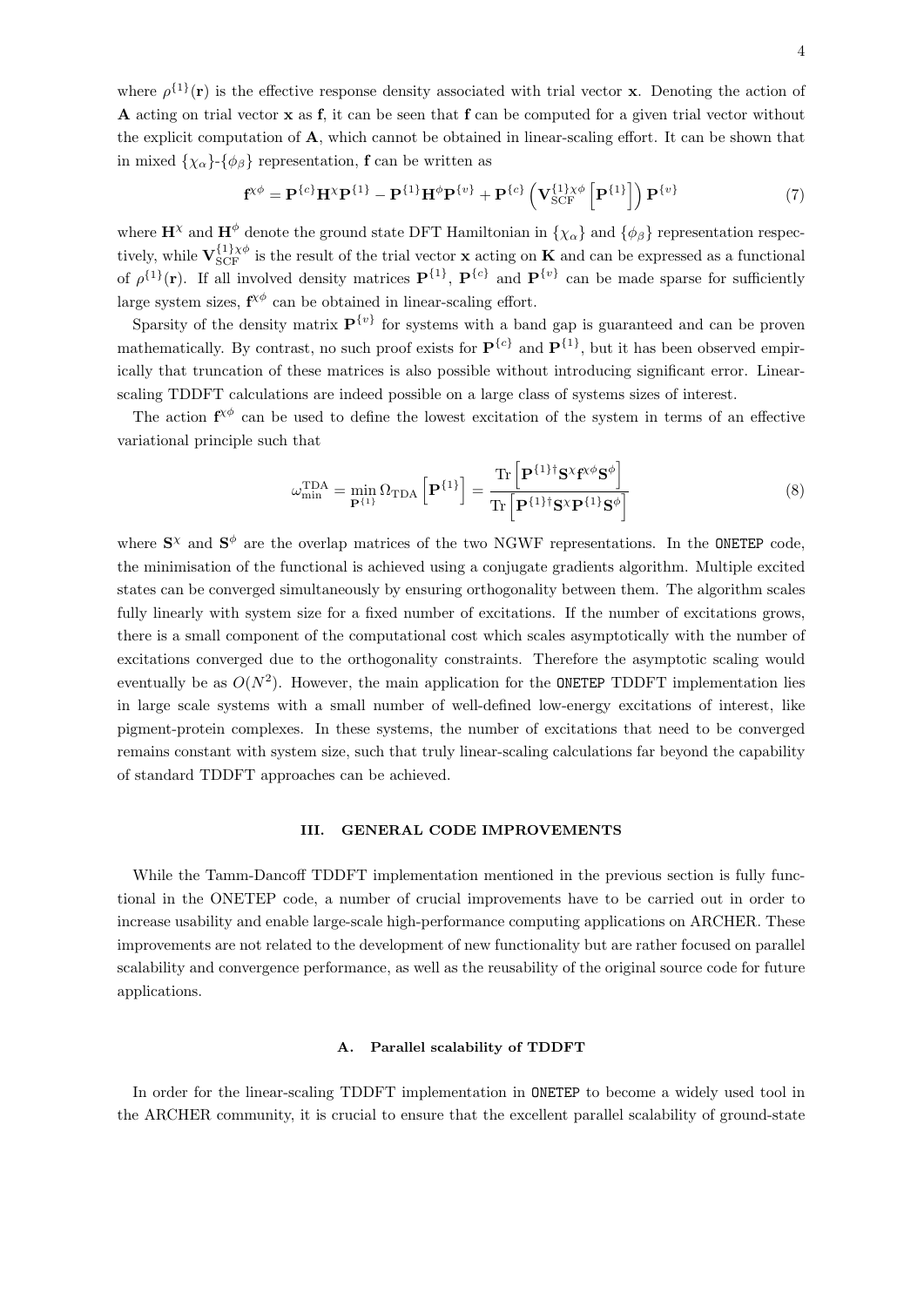

FIG. 1: Parallel efficiency of a single TDDFT conjugate gradient time step for a system of two bacteriochlorophylls in protein environment ( $\approx 1900$  atoms)

DFT carries over to TDDFT. The TDDFT implementation uses many of the same routines as the ground state functionality, so it was comparatively simple to carry over the OpenMP parallelisation to the TDDFT code. To demonstrate this, we have performed extensive benchmarking tests on a realistic test system. The system chosen for benchmark tests is a fragment of the Fenna-Matthews-Olson pigment-protein complex containing 1906 atoms surrounded by an implicit solvent model. The calculations are performed with production-quality convergence settings and the time taken for a single conjugate gradient iteration in the Tamm-Dancoff TDDFT implementation is computed for a range of different processors and varying degrees of OpenMP/MPI parallelism.

The results of the extensive benchmarking test can be found in Fig. 1. As can be seen, the hybrid OpenMP/MPI formalism shows an excellent scaling, even in this non-trivial example of a large pigmentprotein complex in implicit solvent. Note that with pure MPI parallelism, it is impossible to scale beyond 128 cores in this system without suffering a significant decrease in performance, while almost perfect parallel efficiency can be reached in the hybrid OpenMP/MPI parallelism scheme for 512 cores. If a small decrease in parallel efficiency is acceptable, the problem scales well up to 1024 cores, thus ensuring that large-scale TDDFT computations are possible that make excellent use of the resources available on ARCHER.

#### B. Preconditioning of the TDDFT equation

A second focus for improvement of the original ONETEP TDDFT implementation is a speedup in the convergence of the conjugate gradient algorithm. In the original version of the code, the reduced Tamm-Dancoff eigenvalue problem is solved using a standard conjugate gradient algorithm without any preconditioner. However, it is known from other algorithms solving the eigenvalue problem in conventional cubic scaling effort that the effective 2-particle matrix  $\bf{A}$  is poorly conditioned and that effective preconditioners are vital in order to achieve fast convergence. In the ONETEP TDDFT implementation the challenge is to find a preconditioner that can be applied in linear-scaling effort.

In order to precondition the eigenvalue problem, the matrix  $\bf{A}$  is taken to be diagonally dominant in Kohn-Sham space, such that the matrix of Kohn-Sham eigenvalue differences should form an effective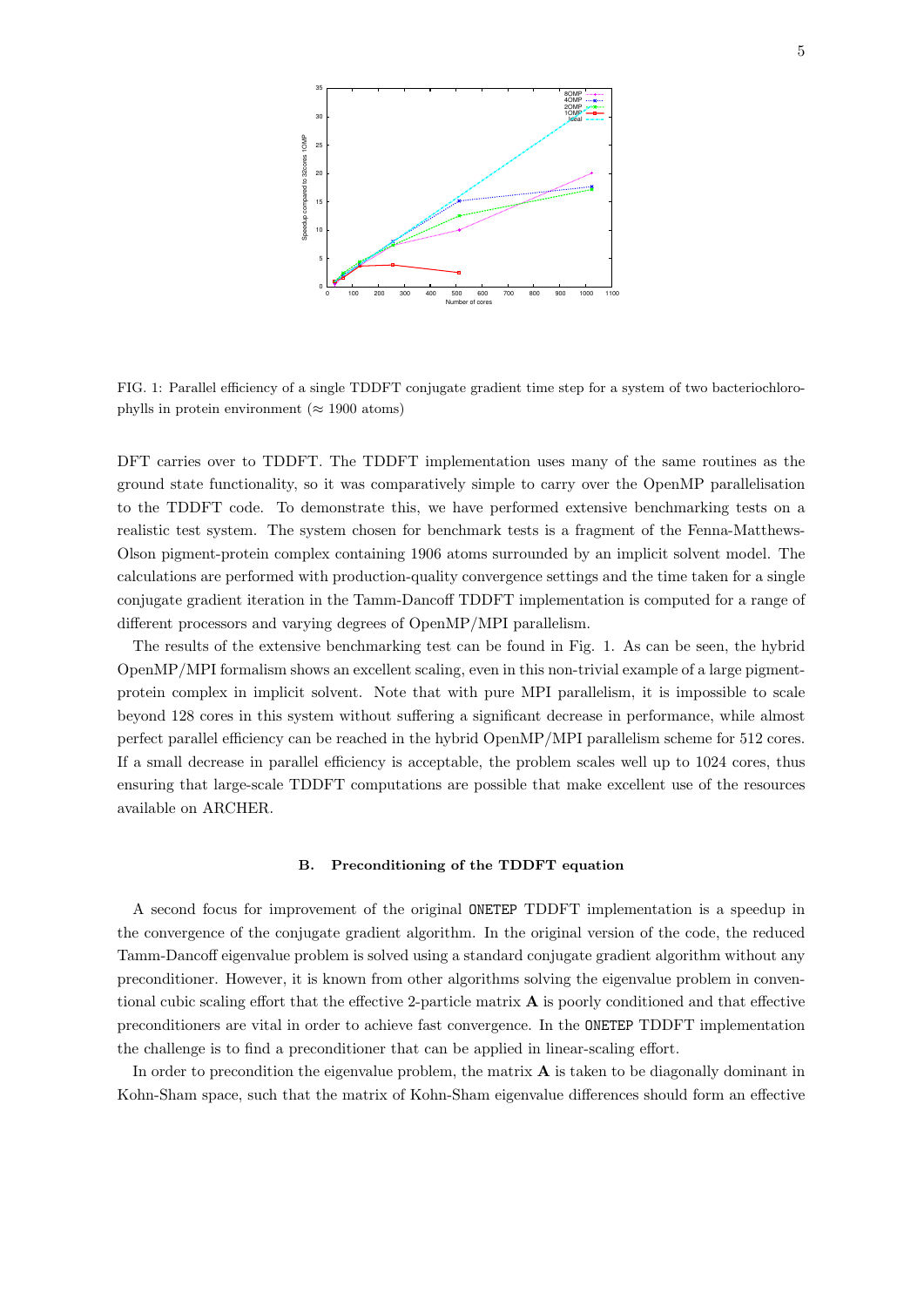

FIG. 2: Convergence of the 2 lowest states of Azobenzene for different degrees of preconditioning applied. " $e$ " describes the tolerance to which the linear system is solved in order to apply the preconditioning.

preconditioner. It is then straightforward to notice that applying such a preconditioner in mixed  ${x<sub>\alpha</sub>}$   ${ $\phi_{\beta}$ }$  representation can be achieved by solving a linear system of the form

$$
\mathbf{P}^{\{c\}} \mathbf{H}^{\chi} \mathbf{G}^{\chi \phi} - \mathbf{G}^{\chi \phi} \mathbf{H}^{\phi} \mathbf{P}^{\{v\}} = \mathbf{g}^{\chi \phi} \tag{9}
$$

where  $\mathbf{g}^{\chi\phi}$  is the unpreconditioned gradient of the system and  $\mathbf{G}^{\chi\phi}$  is the preconditioned version. Note that the linear equation can be solved in linear-scaling effort using standard numerical methods and that the scaling properties of the original algorithm are thus unaltered by the preconditioning.

The performance of the preconditioner for a small test system of Azobenzene can be found in Fig. 2. As can be seen, solving the linear system to different degrees of accuracy during every single conjugate gradient steps yields varying speedups in the convergence. For the most accurate preconditioning, the convergence rate is increased by a factor of 3.5 compared to the unconditioned system, with the computational overhead associated with the preconditioner being less than 1% of the total calculation time. While the computational overhead of the preconditioner is larger for large systems, tests have shown that for a realistic range of system sizes to be studied on ARCHER by a typical user ( $\approx$ 300-3000 atoms), reductions in wall time by at least a factor of 2 can be expected.

## C. A general-purpose linear-response module

The linear-response TDDFT operator of Eqn. 7 is a very general operator, as it describes the first order response of the Kohn-Sham system to a perturbation to the ground state density described by  $\mathbf{P}^{\{1\}}$ . Therefore, the operator has wide applicability that goes beyond linear-response TDDFT. For this reason, the original implementation of Tamm-Dancoff TDDFT has undergone an extensive rewriting in order to create a general-purpose linear-response module that is easily usable in future code developments. Thus, a first step towards a general density-functional perturbation theory module has been taken, with future planned implementations focusing on the linear-response calculation of phonons. It is expected that the creation of a linear-response module carried out in this eCSE project will speed up future code developments in this direction significantly.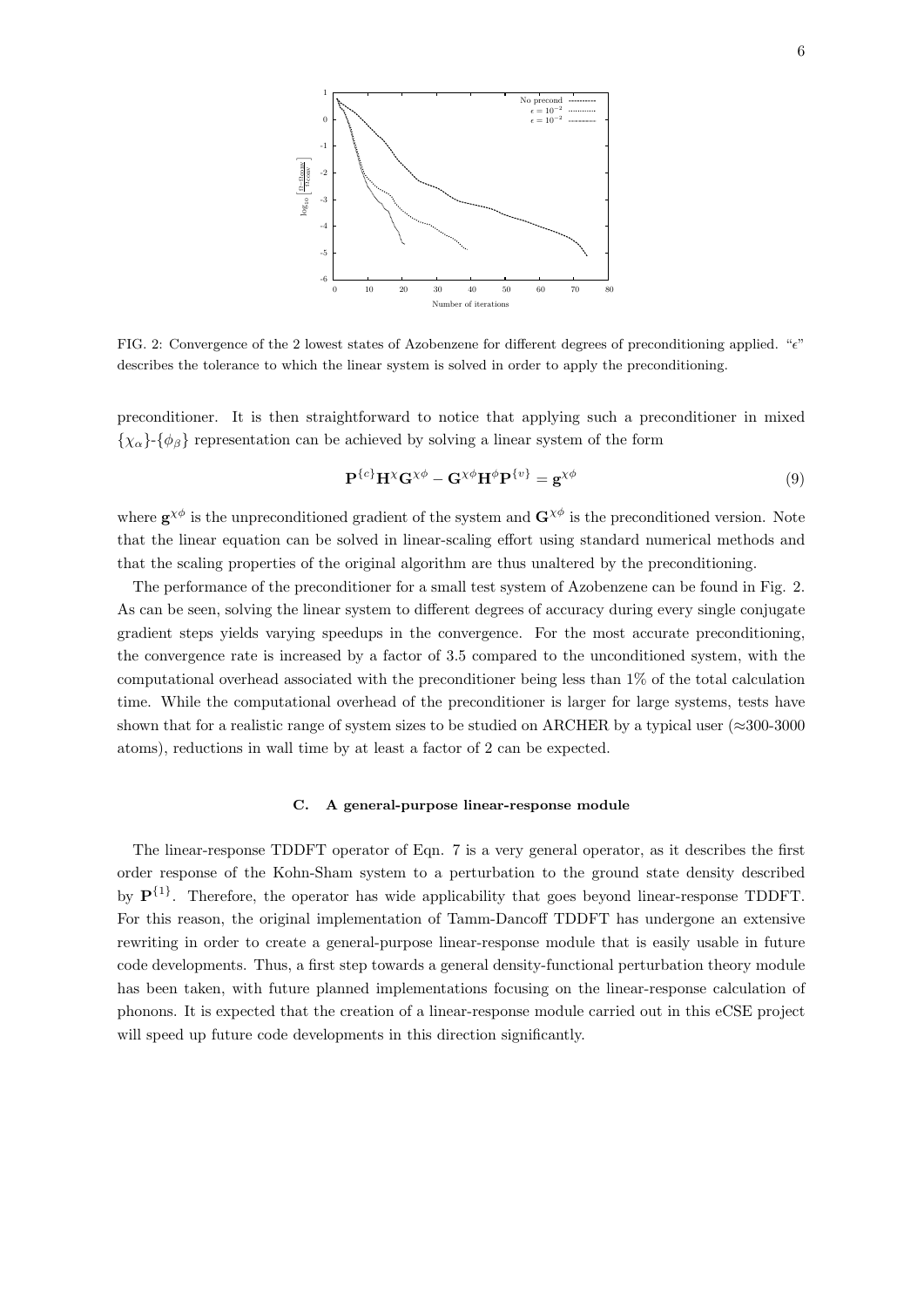#### IV. TDDFT FORCES

The calculation of analytic excited state gradients in TDDFT is of vital importance in many applications. It allows for the performance of excited state geometry optimisations, yielding photoemission spectra as well as transition states in photoactivated chromophores and is a key ingredient to performing molecular dynamics simulations of the system in the excited state. The implementation of excited states forces in ONETEP is a requirement for studying the photoisomerisation processes taking place in a number of large pigment-protein complexes.

# A. Analytic TDDFT forces in ONETEP

Following the excited states gradient formalism introduced by Furche and Ahlrichs[7], the force due to a given TDDFT excited state can be split into three basic components: A direct term due to the redistribution of charge in the system that can be computed from the electron-hole difference density constructed via the response density  $\mathbf{P}^{\{1\}}$ , a relaxation term referred to as the Z-vector term that is due to the orthogonality constraint between the occupied and the unoccupied Kohn-Sham subspace and Pulay force terms that are due to the incompleteness and locality of the given basis set representation.

Since the NGWF representation in ONETEP is optimised to ideally represent the ground state density matrix, ground state Pulay forces are vanishingly small and can often be ignored in practical calculations. Given that in the TDDFT implementation, the excitation is represented by a compact NGWF representation of  $\{\chi_{\alpha}\}\$ and  $\{\phi_{\beta}\}\$  that ideally spans the relevant subspace for low-lying excitations, it is vital to investigate carefully to what degree Pulay forces are an important contribution to the excited state gradient and how they can be efficiently evaluated. For this reason, at this time we have implemented only the direct and the Z-vector force terms in the ONETEP code, as a first step.

In the mixed  $\{\chi_{\alpha}\}\$ and  $\{\phi_{\beta}\}\$  representation, the direct term can be written as

$$
\mathbf{F}_{\text{direct}} = \frac{\partial \Omega}{\partial \mathbf{R}_{\gamma}} = \text{Tr} \left[ \frac{\partial \mathbf{H}^{\chi}}{\partial \mathbf{R}_{\gamma}} \mathbf{P}^{\{\text{elec}\}} \right] - \text{Tr} \left[ \frac{\partial \mathbf{H}^{\phi}}{\partial \mathbf{R}_{\gamma}} \mathbf{P}^{\{\text{hole}\}} \right]. \tag{10}
$$

where the effective electron and hole density matrices are constructed via

$$
\mathbf{P}^{\{\text{elec}\}} = \mathbf{P}^{\{1\}} \mathbf{S}^{\phi} \mathbf{P}^{\{1\}\dagger} \tag{11}
$$

$$
\mathbf{P}^{\{\text{hole}\}} = \mathbf{P}^{\{1\}\dagger} \mathbf{S}^{\chi} \mathbf{P}^{\{1\}} \tag{12}
$$

Following the formalism introduced by Furche and Ahlrichs[7], the Z-vector force term can be evaluated by introducing the effective Z-vector density matrix  $\mathbf{P}^{\{z\}}$ , which in ONETEP, similarly to  $\mathbf{P}^{\{1\}}$ , is written in mixed conduction-valence NGWF representation. It is then possible to write the Z-vector force term as

$$
\mathbf{F}_{z} = \text{Tr}\left[\frac{\partial \mathbf{H}^{\chi\phi}}{\partial \mathbf{R}_{\gamma}} \mathbf{P}^{\{z\}}\right]
$$
(13)

where  $\mathbf{P}^{\{z\}}$  can be obtained via solving the linear system

$$
\mathbf{P}^{\{c\}}\mathbf{H}^{\chi}\mathbf{P}^{\{z\}} - \mathbf{P}^{\{z\}}\mathbf{H}^{\phi}\mathbf{P}^{\{v\}} + 2\mathbf{P}^{\{c\}}\mathbf{V}_{\text{SCF}}^{\{1\}\chi\phi}\left[\mathbf{P}^{\{z\}}\right]\mathbf{P}^{\{v\}} = -\mathbf{R}^{\chi\phi}
$$
\n(14)

with the matrix  $\mathbf{R}^{\chi\phi}$  given by

$$
\mathbf{R}^{\chi\phi} = \mathbf{P}^{\{c\}} \mathbf{V}_{\text{SCF}}^{\{1\}\chi\chi} \left[ \mathbf{P}^{\{1\}} \right] \mathbf{P}^{\{1\}} - \mathbf{P}^{\{1\}} \mathbf{V}_{\text{SCF}}^{\{1\}\phi\phi} \left[ \mathbf{P}^{\{1\}} \right] \mathbf{P}^{\{v\}} + \mathbf{P}^{\{c\}} \mathbf{V}_{\text{SCF}}^{\{1\}\chi\phi} \left[ \mathbf{P}^{\{x\}} \right] \mathbf{P}^{\{v\}} + \mathbf{P}^{\{c\}} \mathbf{V}_{\text{SCF}}^{\{2\}\chi\phi} \left[ \mathbf{P}^{\{1\}} \right] \mathbf{P}^{\{v\}}.
$$
\n(15)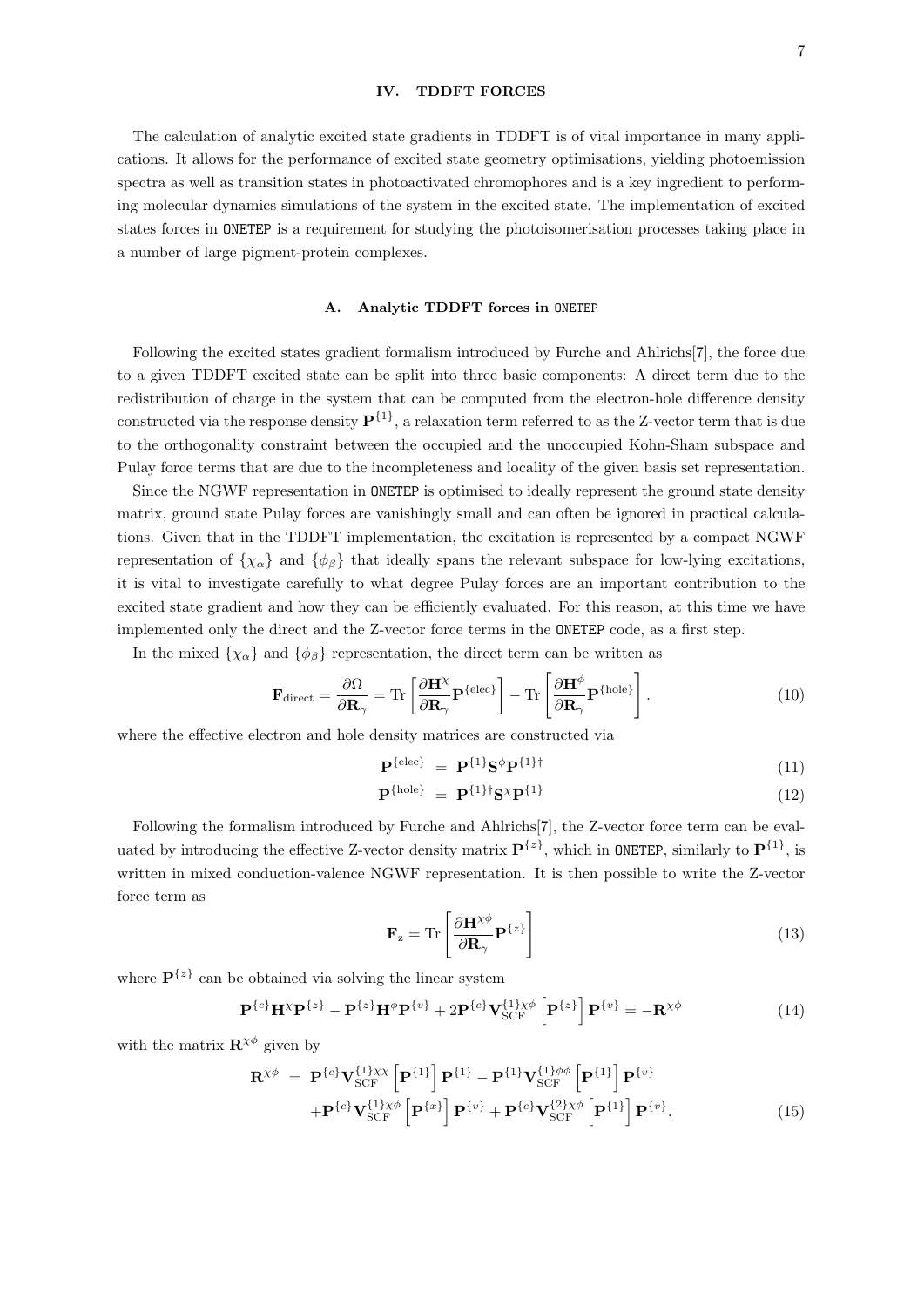|                | X       | V       | z    |
|----------------|---------|---------|------|
| Si             | 0.0     | 5.39    | 0.0  |
| H1             | 0.47    | 0.33    | 0.0  |
| H <sub>2</sub> | $-0.47$ | 0.33    | 0.0  |
| $_{\rm H3}$    | 0.0     | $-2.88$ | 1.60 |
| H4             | 0.0     | $-2.90$ | 1.64 |

TABLE I: Forces in  $eV/\AA$  of the S<sub>1</sub> state of Silane as calculated with a minimum basis set of 4 NGWFs per Si and 1 NGWF per H

|                | $\mathbf x$ | V            | z    |
|----------------|-------------|--------------|------|
| Si             | 0.0         | 4.14         | 0.05 |
| $_{\rm H1}$    | 0.46        | 0.09         | 0.0  |
| H <sub>2</sub> | $-0.46$     | 0.09         | 0.0  |
| $_{\rm H3}$    | 0.0         | $-2.14 0.89$ |      |
| H <sub>4</sub> | 0.0         | $-2.16$      | 0.92 |

TABLE II: Forces in  $eV/\AA$  of the S<sub>1</sub> state of Silane as calculated with a large basis set of 34 NGWFs per Si and 34 NGWF per H

Here,  $\mathbf{P}^{\{x\}} = \mathbf{P}^{\{\text{elec}\}} - \mathbf{P}^{\{\text{hole}\}}$  and  $\mathbf{V}_{\text{SCF}}^{\{2\}\chi\phi}$  denotes second order response potential of the system. Note that the linear system can be solved for in linear-scaling effort as long as all density matrices become sparse in sufficiently large systems, thus preserving the linear-scaling properties of the original TDDFT algorithm. Furthermore, note that the linear system can be preconditioned in exactly the same way as the TDDFT eigenvalue equation, thus yielding very fast convergence for the Z-vector matrix.

#### B. Preliminary results

The direct and the z-vector relaxation term have been implemented in ONETEP and we have performed a number of preliminary tests on small molecules like Silane (SiH4) with a single compressed Si-H bond to break the 3-fold degeneracy of the lowest excited state (See Tables I, II, III for the results obtained in these calculations). Tables I and II contain benchmark calculations with different sizes of the NGWF representation, while Table III shows the forces obtained from a finite difference scheme.

As can be seen, the finite difference forces differ significantly from the results obtained with the smallest ONETEP representation but are in much better agreement when compared to the calculation using a very large NGWF representation. From this result, the conclusion can be drawn that unlike in ground state DFT, Pulay forces are very significant in the ONETEP TDDFT implementation and have to be accounted for. In the very large basis set limit, the Pulay forces become relatively small as would be expected. However, for realistic sizes of NGWF representations, they are certainly too large to be ignored in any practical calculation.

In order to test that the direct and the z-vector term are implemented correctly in ONETEP, we can perform a further test. Finite difference force calculations are repeated using the smallest NGWF representation but keeping the NGWF orbitals fixed in space while moving the atoms. This removes any Pulay forces from the calculations, and the finite difference forces obtained in this way agree perfectly with the forces obtained in Table I. It can be summarised that a first step to implementing analytic TDDFT forces has been taken, however it is clear that a correct treatment of Pulay forces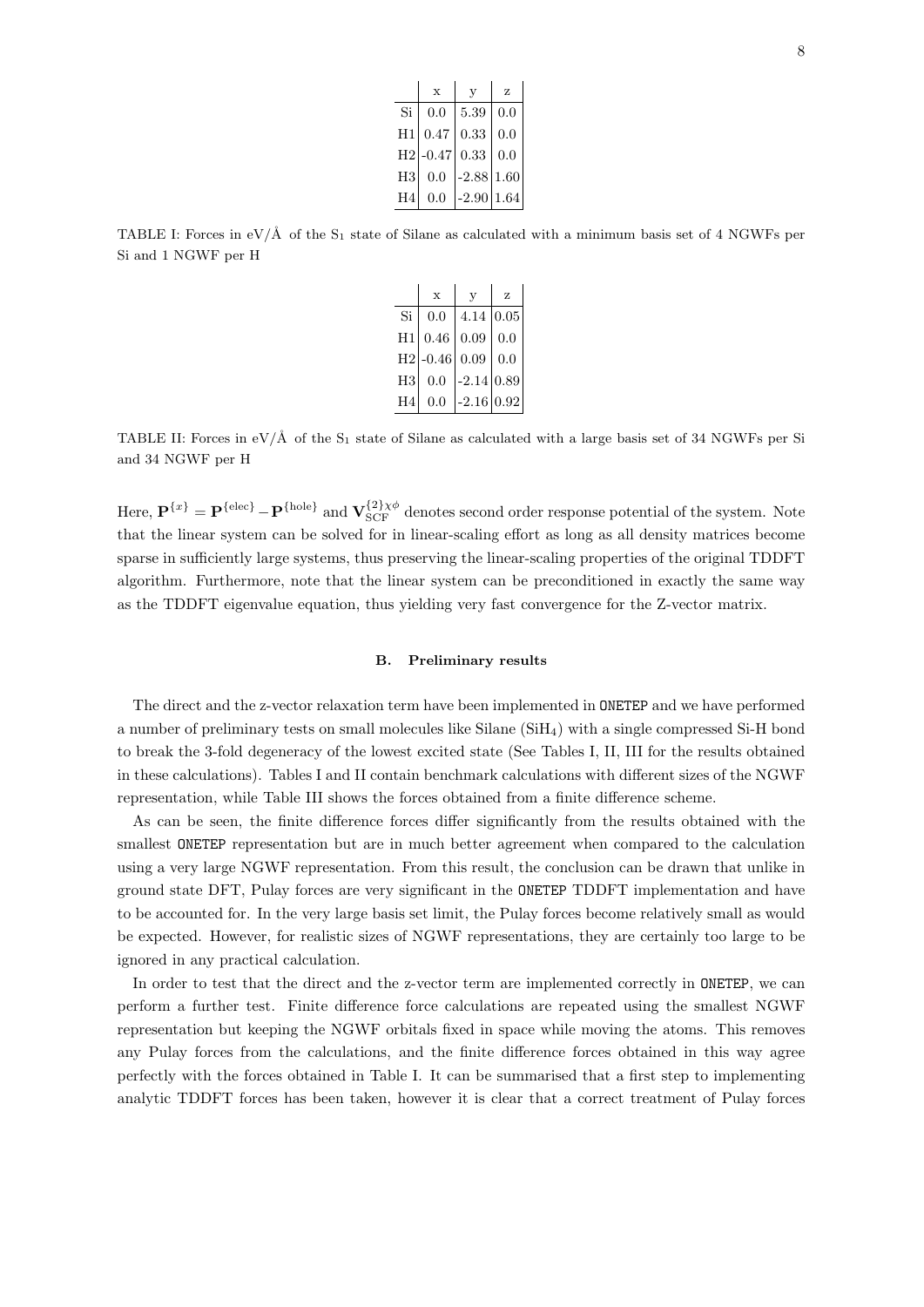|                | $\mathbf x$ | V            | Z    |
|----------------|-------------|--------------|------|
| Si             | 0.0         | 4.10         | 0.0  |
| H1             | 0.58        | 0.17         | 0.0  |
| H2             | $-0.58$     | 0.17         | 0.0  |
| H3             | 0.0         | $-2.22$      | 1.06 |
| H <sub>4</sub> | 0.0         | $-2.22 1.06$ |      |

TABLE III: Forces in  $eV/\text{\AA}$  of the S<sub>1</sub> state of Silane as calculated with a finite-difference technique



FIG. 3: Absorption spectrum of Bacteriochlorophyll in Toluene as computed with TDA and full TDDFT and in comparison with experimental results

is vital in realistic NGWF representations. Implementing these Pulay forces following the formalism detailed in the work by Furche and Ahlrichs[7] is an area of ongoing code development.

## V. FULL TDDFT IN ONETEP

The original implementation of TDDFT in ONETEP is only available in the simplified Tamm-Dancoff approximation. This simplified approximation makes the eigenvalue equation hermitian and thus simpler to solve, but breaks time reversal symmetry and important oscillator sum rules. Furthermore, it is found that the approximation introduces significant errors in some widely studied pigments like bacteriochlorophyll (BChl)[9]. See Fig. 3 for a comparison of the performance of full TDDFT and the TDA for BChl in Toluene as compared with experimental data. As it can be seen the main peak is overestimated in energy by around 0.5 eV in the TDA and the spectral shape is poorly represented. Since a main focus of this eCSE proposal is to enable the calculation of optical properties of widely studied pigment-protein complexes for the ARCHER community, it is found that a full TDDFT implementation is highly desirable in order to make ONETEP an effective tool for this class of systems.

## A. Details of the implementation

While the full TDDFT eigenvalue equation is non-hermitian, it is still possible to formulate a variational principle in the spirit of Eqn. 8 that yields the smallest positive eigenvalue of the system. It was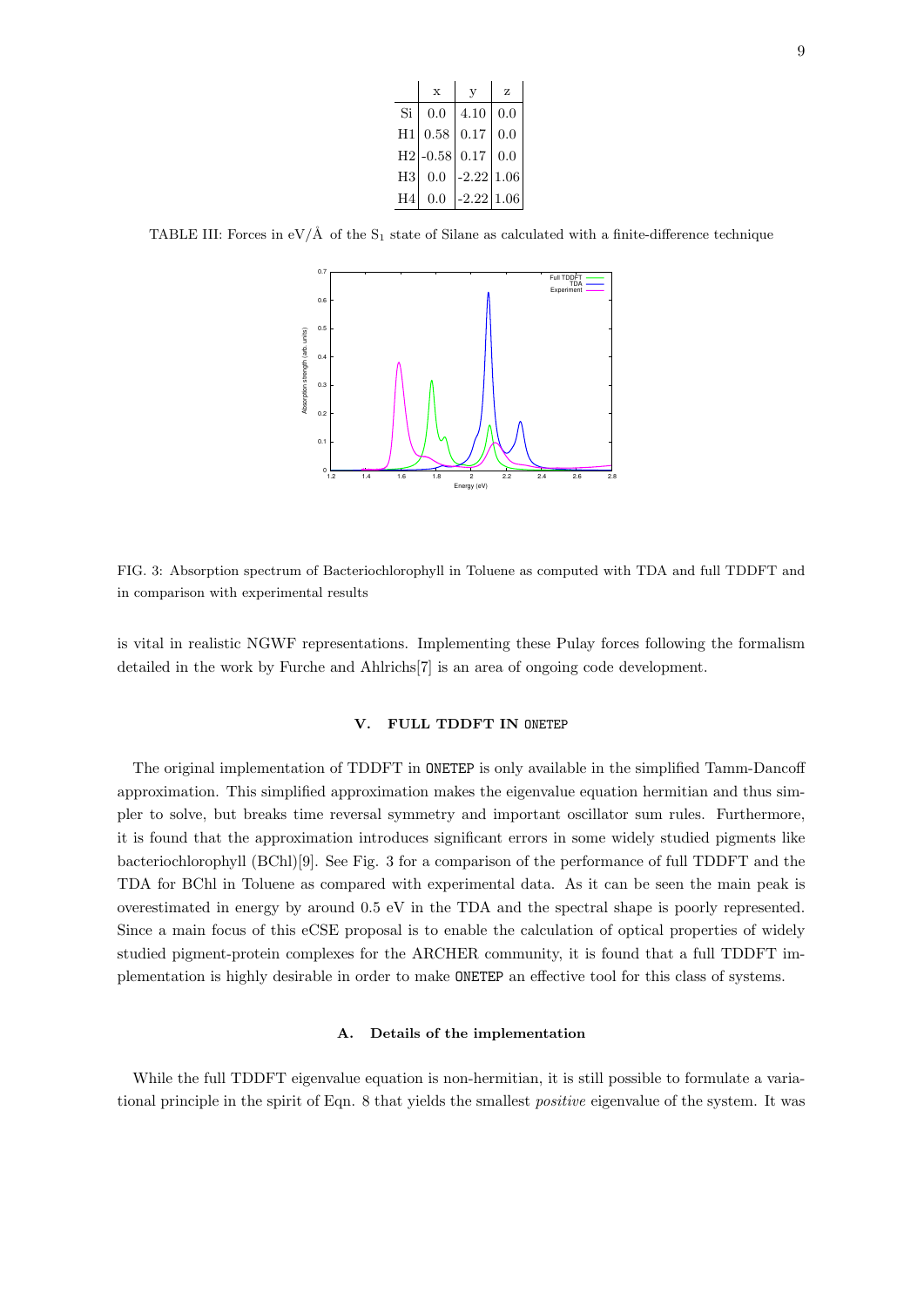demonstrated by Tsiper[8] that after an appropriate change in variables  $p = X - Y$  and  $q = X + Y$ , an effective functional in conduction-valence Kohn-Sham space can be written as

$$
\omega_{\min} = \min_{(\mathbf{p}\,\mathbf{q})} \Omega_{\text{Tsip}}(\mathbf{p},\mathbf{q}) = \min_{(\mathbf{p}\,\mathbf{q})} \frac{\left(\mathbf{p}^\dagger\ \mathbf{q}^\dagger\right)\left(\begin{matrix}\mathbf{A}-\mathbf{B} & \mathbf{0} \\ \mathbf{0} & \mathbf{A}+\mathbf{B} \end{matrix}\right)\left(\begin{matrix}\mathbf{p} \\ \mathbf{q} \end{matrix}\right)}{|\mathbf{p}^\dagger\mathbf{q}+\mathbf{q}^\dagger\mathbf{p}|}.
$$

In order to carry out the minimisation of the functional of Eqn. 16, it becomes necessary to reformulate it in mixed  $\{\chi_{\alpha}\}\{\phi_{\beta}\}\$  representation, just like in the original Tamm-Dancoff implementation. This can be achieved by introducing the effective response density matrices  $\mathbf{P}^{\{p\}}$  and  $\mathbf{P}^{\{q\}}$ , which allow the functional to be reformulated as[9]

$$
\omega_{\min} = \min_{\left\{ \mathbf{P}^{\{p\},\mathbf{P}^{\{q\}}\right\}} \left\{ \frac{\mathrm{Tr}\left[\mathbf{P}^{\{p\}\dagger}\mathbf{S}^{\chi}\mathbf{f}^{\chi\phi}_{\{p\}}\mathbf{S}^{\phi}\right]}{2\left|\mathrm{Tr}\left[\mathbf{P}^{\{p\}\dagger}\mathbf{S}^{\chi}\mathbf{P}^{\{q\}\mathbf{S}^{\phi}\right]}\right|} + \frac{\mathrm{Tr}\left[\mathbf{P}^{\{q\}\dagger}\mathbf{S}^{\chi}\mathbf{f}^{\chi\phi}_{\{q\}}\mathbf{S}^{\phi}\right]}{2\left|\mathrm{Tr}\left[\mathbf{P}^{\{p\}\dagger}\mathbf{S}^{\chi}\mathbf{P}^{\{q\}\mathbf{S}^{\phi}\right]}\right|} \right\}
$$

where

$$
\underline{\mathbf{f}}_{\mathrm{Tsip}}^{\chi\phi}=\begin{pmatrix}\mathbf{f}_{\{p\}}^{\chi\phi}\\ \mathbf{f}_{\{q\}}^{\chi\phi}\end{pmatrix}=\begin{pmatrix}\mathbf{P}^{\{c\}}\mathbf{H}^{\chi}\mathbf{P}^{\{p\}}-\mathbf{P}^{\{p\}}\mathbf{H}^{\phi}\mathbf{P}^{\{v\}}\\ \mathbf{P}^{\{c\}}\mathbf{H}^{\chi}\mathbf{P}^{\{q\}}-\mathbf{P}^{\{q\}}\mathbf{H}^{\phi}\mathbf{P}^{\{v\}}\end{pmatrix}+\begin{pmatrix}\mathbf{0}\\ 2\mathbf{P}^{\{c\}}\left(\mathbf{V}_{\mathrm{SCF}}^{\{1\}\chi\phi}\left[\mathbf{P}^{\{q\}}\right]\right)\mathbf{P}^{\{v\}}\end{pmatrix}.
$$

Minor changes to the generalised linear-response module allow for the construction of  $f_{\text{Tsip}}^{\chi\phi}$  from two effective response density matrices  $\mathbf{P}^{\{p\}}$  and  $\mathbf{P}^{\{q\}}$ . Note that for the same reason the linear-response operator can be evaluated in linear scaling effort in standard Tamm-Dancoff TDDFT, an evaluation of  $f_{\text{Tsip}}^{\chi\phi}$  can be achieved in linear-scaling effort if all density matrices involved become sparse for sufficiently large system sizes. The functional in Eqn. 16 is then minimised using the same preconditioned conjugate gradient algorithm as in the Tamm-Dancoff TDDFT such that the calculation of full TDDFT eigenstates in ONETEP is enabled following only minor changes to existing code.

#### B. Benchmark results

In order to test the implementation of full TDDFT, we have performed a number of benchmark calculations on small molecules and compared to existing codes. In Table IV, results for a benchmark calculation on alizarin can be found in comparison with results obtained from a large diffuse gaussian basis set. As can be seen, the agreement between ONETEP and the gaussian basis set results for full TDDFT is of the same quality as the agreement in the Tamm-Dancoff approximation, demonstrating that the implementation works as expected.

Furthermore, we have performed a fully linear-scaling test of a classical molecular dynamics snapshot of BChl in Toluene, with the largest system size studied containing almost 7000 atoms. The results of the test can be found in fig. 4. As can be seen, applying the TDDFT operator does scale fully linearly and system sizes of the same order of magnitude as full pigment-protein complexes can be reached in practical calculations.

While full TDDFT comes with a computational overhead compared to the simplified Tamm-Dancoff approximation, this overhead is relatively small for most practical calculations. Tests performed on smaller BChl in Toluene systems of 770 atoms have shown a total increase in wall time by a factor of 1.7 when using full TDDFT instead of the TDA. However, given the significant improvement in spectral properties of pigments that are of vital importance in many biological systems, we can conclude that full TDDFT calculations are necessary in this class of systems. The extension of the capabilities of the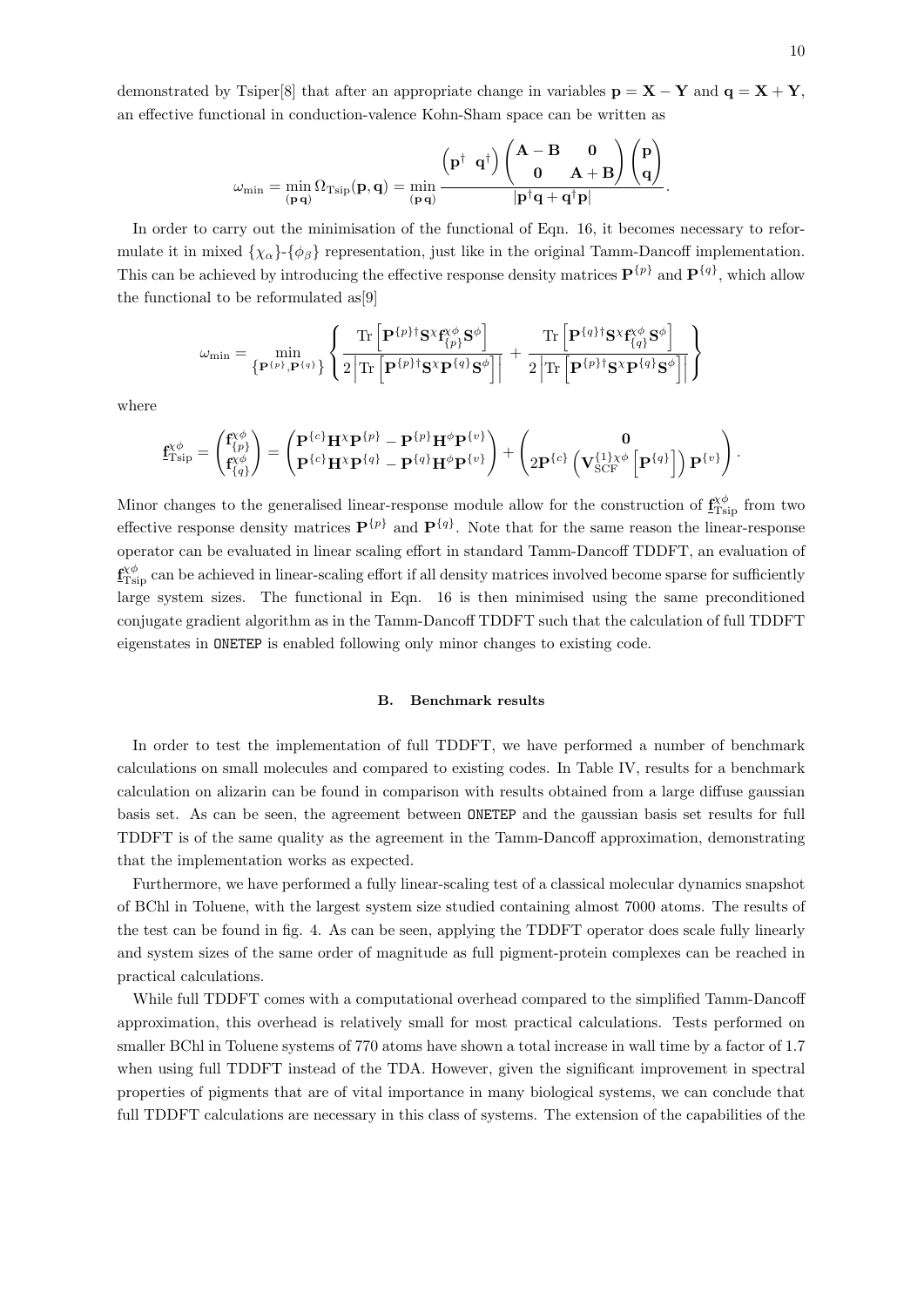|                |              | ONETEP TDA NWChem TDA ONETEP RPA NWChem RPA |              |              |
|----------------|--------------|---------------------------------------------|--------------|--------------|
| 1              | 2.233        | 2.192                                       | 2.184        | 2.149        |
| $\overline{2}$ | 3.520(0.047) | 3.524(0.091)                                | 3.516(0.286) | 3.518(0.186) |
| 3              | 3.536(0.001) | 3.546(0.001)                                | 3.489(0.002) | 3.499(0.003) |
| 4              | 3.720(1.094) | 3.681(1.025)                                | 3.408(0.499) | 3.379(0.751) |
| 5              | 3.822        | 3.866                                       | 3.821        | 3.865        |
| 6              | 3.875(0.003) | 3.923(0.001)                                | 3.874        | 3.922        |
| 7              | 4.234(0.001) | 4.268(0.001)                                | 4.229(0.001) | 4.262(0.001) |
| 8              | 4.315        | 4.305                                       | 4.241        | 4.230        |

TABLE IV: Lowest eight excited states of azobenzene, as computed with ONETEP and NWChem. Energies are given in eV, oscillator strengths are shown in brackets. States without specified oscillator strengths are dark. The states have been reordered according to their character, such that the order is the same as for the ONETEP TDA results. For the NWChem calculations, an aug-cc-pVTZ Gaussian basis set is used. TDA denotes the Tamm-Dancoff approximation, while RPA is used to denote a solution to the full TDDFT equation.



FIG. 4: Time taken for applying the TDDFT operator with number of atoms in the system

ONETEP code to perform these calculations as described here thus ensures that the code can become a valuable tool for the wider ARCHER user base for studying a wide range of biological systems such as pigment-protein complexes.

### VI. CONCLUSION AND OUTLOOK

In conclusion, it can be stated that the scope of ONETEP as a tool for theoretical spectroscopy studies using high-performance computing facilities has been significantly expanded thanks to the funding provided by the ARCHER eCSE project. A large-scale benchmark test on a realistic test system has confirmed an excellent parallel scalability using the hybrid OpenMP/MPI parallelism approach, allowing for calculations of system sizes of up to 10,000 atoms on thousands of cores, while making excellent use of the computational resources available on ARCHER. An effective preconditioning scheme has been implemented that will result in a reduction of the total wall time in standard calculations by at least a factor of two. Furthermore, a first step has been taken in implementing the analytic evaluation excited state gradients in ONETEP, which, with the help of future development regarding the evaluation of Pulay correction terms, will enable to computation of transition states in large photoactivated pigment-protein complexes. Furthermore, the simplified Tamm-Dancoff TDDFT approach has been